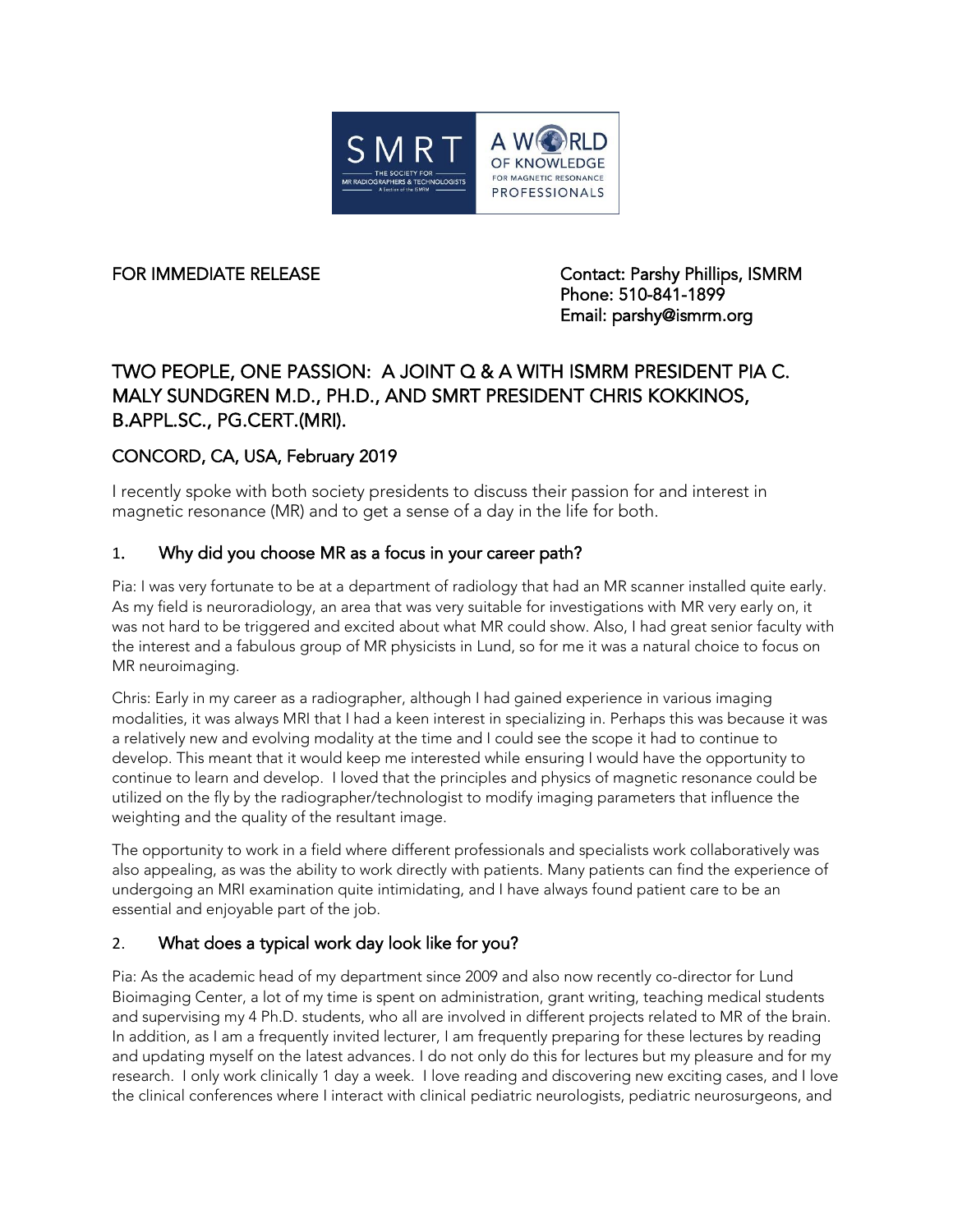oncologists. I always learn something new from them and can bring some insights to the images to my clinical colleagues.

As part of my research, I have daily interactions with our great MR technicians, and I am always closely collaborating with a great team of MR physicists. Both groups are essential not only for the research but also for our clinical work. Especially the close collaboration with the MR physicists, it is crucial for the research I do. However, without the great MR technicians that are performing our research studies, it would not work. In addition, much of research I do with my Ph.D. students are on patients. I have the possibility to interact with neurosurgeons, neuro-oncologists and pediatric neurologists as well as with rheumatologists as they are co-partners in several projects.

Chris: My role as an operations manager at Epworth, a large private hospital in Melbourne, sees me managing staff from various specialty groups across many imaging modalities. At my facility, we image a mix of inpatients, outpatients and patients that present through the hospital's emergency department. It is rewarding to find that I can still use many of the workflows and processes that I had fine-tuned as a manager in MR over the years to help improve efficiencies in the other modalities which I now have oversight of. My job keeps me constantly engaged, and I enjoy the problem solving and the daily interactions I have with radiologists, radiographers, nursing staff, and our administration team, as well as researchers, physicists, and engineers. MRI, and medical imaging as a whole, is unique because so many groups must work collaboratively to achieve the best outcome for our patients.

#### 3. What does a great partnership look like in your facility and how does trust play a role?

Pia: I think the close collaboration or partnership between the MR technicians are essential and trust is crucial to make sure that you get the best results regarding images regardless if for clinical purpose or for research. I believe the same goes for the MR technicians towards me. They need to trust my faculty colleagues and me and to believe in what we want to achieve together. Personally, I have limited collaboration with the industry, but that is by choice just to make sure I have no conflict of interest. However, I collaborate a lot with colleagues and MR physicists that have connections and partnerships with the industry, and I think that is great and beneficial for all parts and something that I promote.

Chris: Any great partnership requires a shared common vision and purpose. Working collaboratively with colleagues and peers from different specialty-groups and professions is integral to the success of an MRI department. Building trust and openness while always recognizing the value and contribution of all employees is crucial.

At our facility, the radiologists, radiographers/technologists, nurses, administration team and physicists all work collaboratively to ensure that our department runs efficiently and that the patient experience and outcome is second to none. We also work closely with our research partners and vendors to realize our goals. In my opinion, a strong working relationship between the MR radiographer/technologist and MR radiologist is crucial. The radiographer/technologist must understand what it is the radiologist requires for diagnosis and must have the ability and skills to work autonomously to achieve a quality scan that will enable a diagnosis to be made. In a great partnership, the radiologist will trust in the abilities of their radiographer/technologist to perform the most suitable scan for every patient based on the clinical indication provided.

#### 4. What is your favorite part about your job?

Pia: The fruitful discussions with brilliant colleagues, reading interesting cases and watching my Ph.D. students grow and become independent. If you ask me what I do not like, it is the boring meetings that just generate new meetings and the sometimes ridiculous administration that you have to spend time on—as well as to have to fight for the value of research in a clinical environment.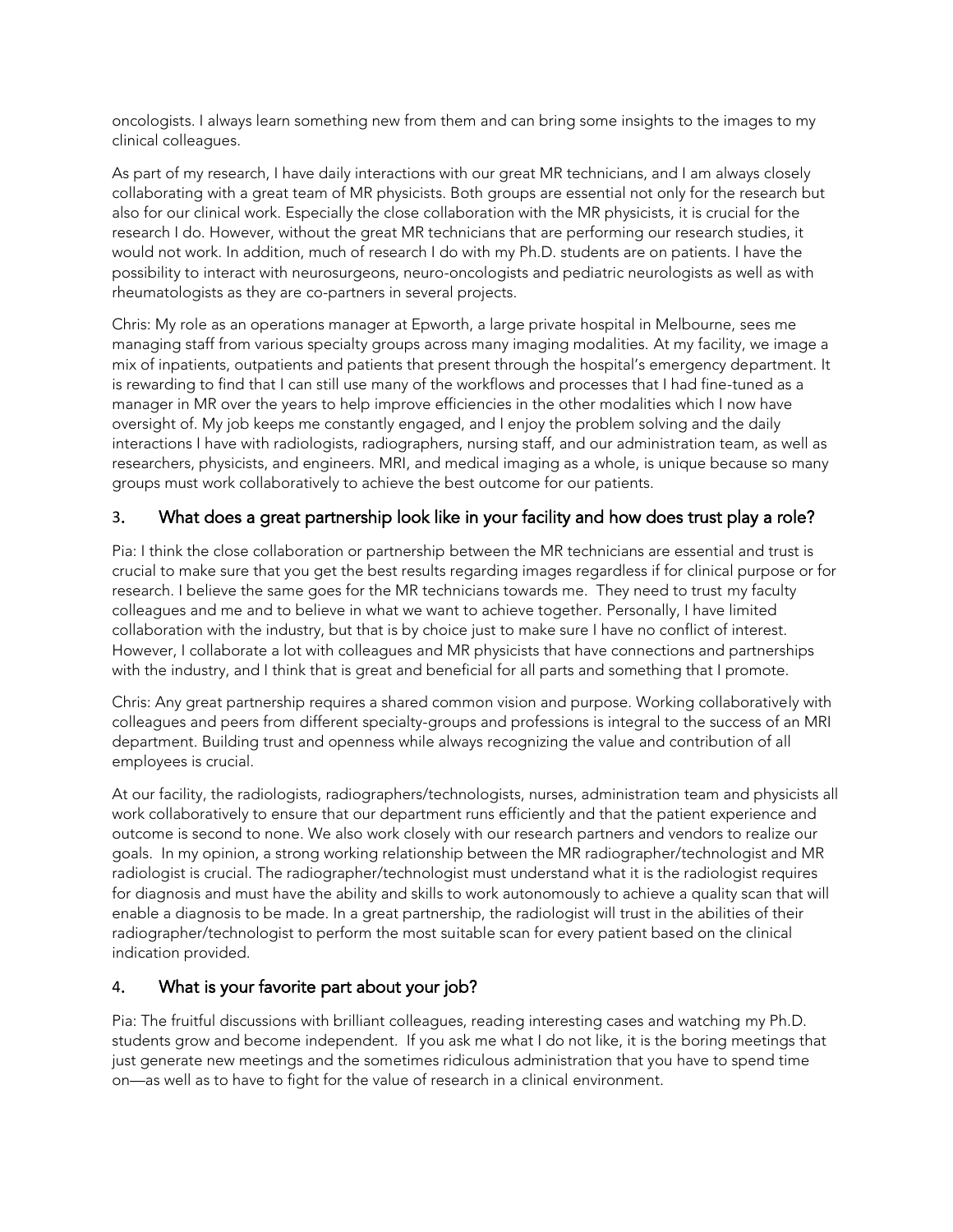Chris: The people! I enjoy interacting and engaging with staff on all different levels of the organization and across all imaging modalities. Working with a variety of people, each with different skill sets, makes my work day enjoyable. I like to mentor and train my staff to become highly skilled operators of the MRI scanner. Educating someone to interpret the clinical indication on a request form and then optimize MRI sequence parameters to produce the highest quality scan for that patient is far more valuable and rewarding than just showing someone how to push a few buttons.

# 5. What would you tell your younger self about your future in MR?

Pia: Keep on doing what you love to do! You will have a lot to learn and a lot to investigate. I hope to go on for a few more years until retirement (maybe even after that).

Chris: Get involved from the outset and don't be intimidated by the wider MR community, be they technologists, radiologists, clinicians, researchers or physicists. We all work together and collaboratively. Every group has something essential to contribute to the field of MRI and always be confident in the knowledge that your role as an MR radiographer/technologist is just as crucial to the outcome of the scan and the result for the patient as any other. Continue to learn and develop as the field grows and expands. Your career will benefit significantly through continuing professional development, and through networking and collaborating with other MR professionals. Early involvement in the SMRT and ISMRM will give you an amazing opportunity to do this.

# 6. Why should people consider going into the MR field?

Pia: The fast development in the field, the increasing use worldwide, the many exciting research areas ranging from sequences development, implementation both in research as well as in clinical routine. Having the opportunity to work, learn and interact with colleague's from different backgrounds. There is always a place for everyone.

Chris: MRI is a dynamic and fast-paced modality that continues to evolve. The role of the MR radiographer/technologist is multifaceted, providing an exciting opportunity to combine a knowledge of anatomy and physics with the practical skills of communication and clinical care to improve patient outcomes. Every day in MRI is a different day that will present new challenges and opportunities, and for me this is what makes MRI so unique and exciting—and never boring!

#### 7. What are you looking forward to seeing or experiencing at the next annual meeting?

Pia: As this year´s president of ISMRM, I hope that everyone feels included at the Montréal meeting and that everyone will find a part of the meeting that thrills their imagination and curiosity. I want to see our members take the opportunity to interact, discuss, and meet and to build networks for future collaborations and discussions. But most important of all to have fun and enjoy the atmosphere of being at the best meeting ever—the ISMRM annual meeting & exhibition.

Chris: There is always an extensive range of exciting material to see at our annual meetings, ranging from novel research and advances in technology and scanning techniques, right through to a different take on an old topic. Meeting people that are new to the field and new to the SMRT and ISMRM is something I look forward to every year. Montréal this year will be no exception, and I look forward to the educational content that will be on offer. One of the most rewarding experiences of our annual meetings is the opportunity to re-connect and engage with old friends, colleagues, and peers at a face to face level. Regardless, of the fact that a year will have passed since our last meeting, the feeling is always like it was just yesterday when we last caught up. The SMRT and ISMRM community is global, and this fosters a unique opportunity for connecting and networking with MR professionals from various specialty groups around the world.